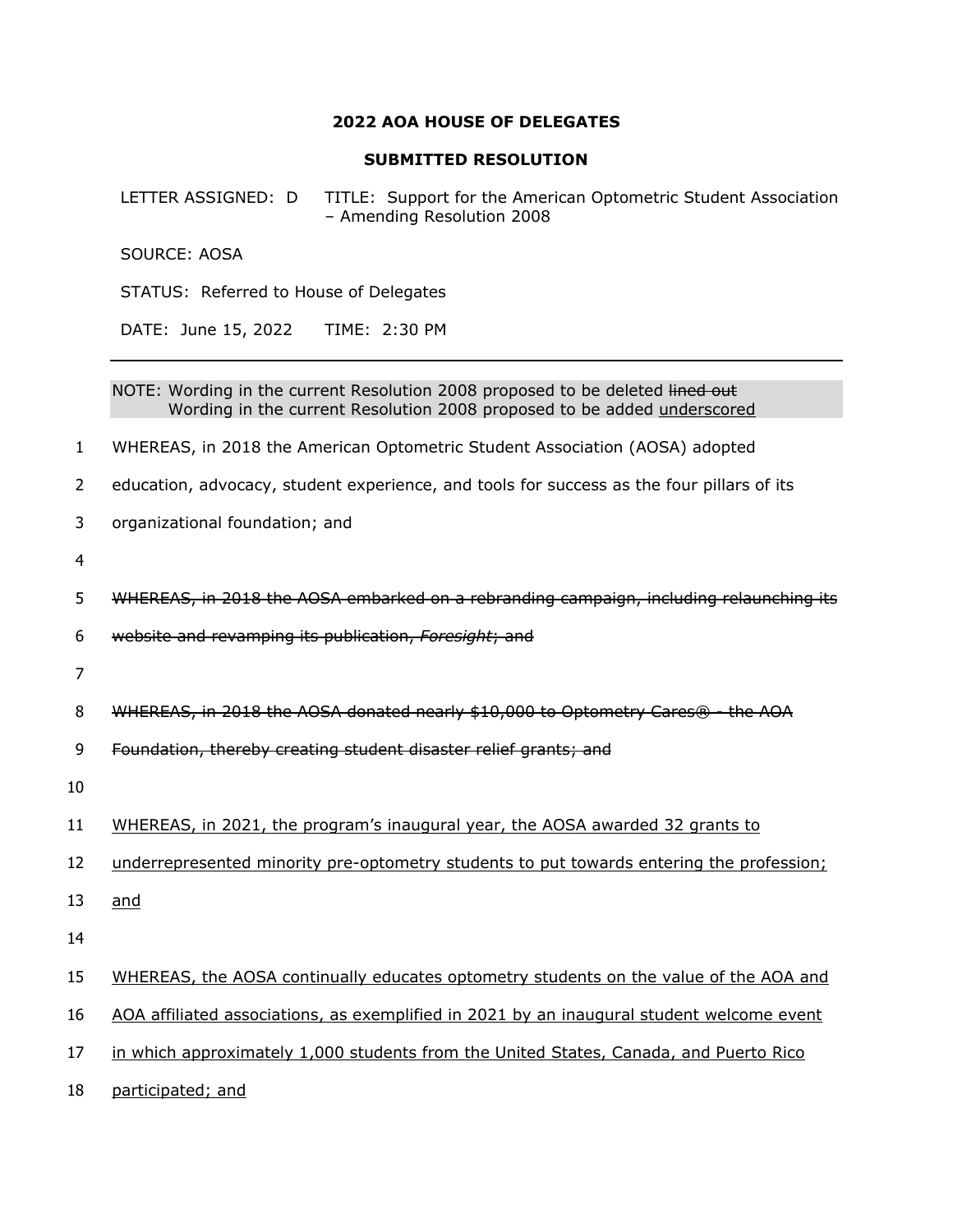|  | ٠            |
|--|--------------|
|  | I<br>۰.<br>v |

| 21 | opportunities; and                                                                          |
|----|---------------------------------------------------------------------------------------------|
| 22 |                                                                                             |
| 23 | WHEREAS, in 2019 one hundred and thirty-nine AOSA student members students from             |
| 24 | around the country attended the "AOA on Capitol Hill" meeting, to join their fellow AOA     |
| 25 | members in advocating for the profession in Congress; and either in-person or virtually, to |
| 26 | support the profession's advocacy efforts; and                                              |
| 27 |                                                                                             |
| 28 | WHEREAS, AOSA designates Optometry's Meeting® as their only national optometry              |
| 29 | student meeting; and                                                                        |
| 30 |                                                                                             |
| 31 | WHEREAS, AOSA has created an interactive map resource on its website to help connect        |
| 32 | student members with AOA affiliated associations; now therefore be it                       |
| 33 |                                                                                             |
| 34 | WHEREAS, AOSA continues to ensure that the mission of the organization is upheld as         |
| 35 | empowering students to thrive as doctors of optometry; now therefore be it                  |
| 36 |                                                                                             |
| 37 | RESOLVED, that the AOA finds that applauds the AOSA these developments demonstrate a        |
| 38 | renewed for its continued dedication and commitment on the part of the AOSA to the          |
| 39 | success of its membership, the AOA, and the profession of optometry; and be it further      |
| 40 |                                                                                             |
| 41 | RESOLVED, that the AOA calls upon all AOA affiliated associations to recognize the          |
| 42 | extraordinary achievements of the AOSA and to reward its dedication by strengthening        |
| 43 | outreach efforts to optometry students and recent graduates.                                |
|    | THE FOLLOWING IS PROVIDED AS SUPPLEMENTAL INFORMATION AS YOU                                |

20 WHEREAS, in 2018 the AOSA provided students with over \$50,000 in scholarship and grant

## **CONSIDER THE ADOPTION OF THIS RESOLUTION.**